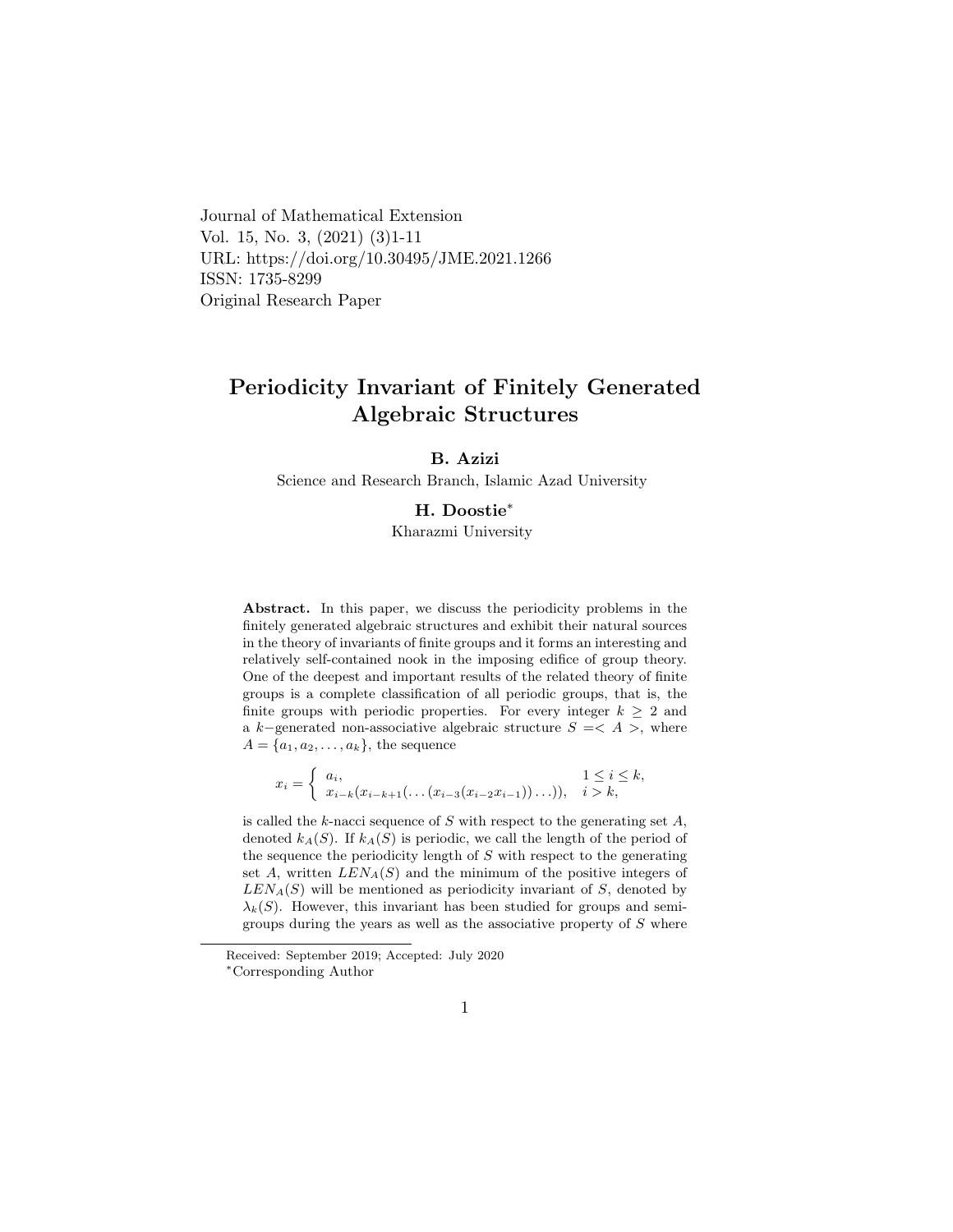#### 2 B. AZIZI AND H. DOOSTIE

above sequence was reduced to  $x_i = x_{i-k}x_{i-k+1} \ldots x_{i-3}x_{i-2}x_{i-1}$ , for every  $i > k+1$ . Thus, we attempt to give explicit upper bounds for the periodicity invariant of two infinite classes of finite non-associative 3 generated algebraic structures. Moreover, two classes of non-isomorphic Moufang loops of the same periodicity length were obtained in the study.

AMS Subject Classification: 11B39; 11B83.

Keywords and Phrases: Non-associativity, Loops, Periodic sequences, Finitely generated structures.

# 1 Introduction

The Fibonacci sequence and its related higher-order sequences such as k-nacci are generally viewed as sequences of integers. In 1990, periodic sequences in associative algebraic structures were considered mainly in groups and semi-groups by the researchers in following of the basic k-nacci sequences and the periods of these sequences in finite groups. However, these structures are 2 or 3 generated groups, one may consult  $[2, 3, 6, 7, 8, 14, 15]$  $[2, 3, 6, 7, 8, 14, 15]$  $[2, 3, 6, 7, 8, 14, 15]$  $[2, 3, 6, 7, 8, 14, 15]$  $[2, 3, 6, 7, 8, 14, 15]$  $[2, 3, 6, 7, 8, 14, 15]$  $[2, 3, 6, 7, 8, 14, 15]$  $[2, 3, 6, 7, 8, 14, 15]$  $[2, 3, 6, 7, 8, 14, 15]$  $[2, 3, 6, 7, 8, 14, 15]$  $[2, 3, 6, 7, 8, 14, 15]$  $[2, 3, 6, 7, 8, 14, 15]$  $[2, 3, 6, 7, 8, 14, 15]$ , for examples. The article Johnson  $[11]$  introduced the invariant  $\lambda(G)$  for 2-generated groups and proposed a distinctive example of infinite group with an upper bound for  $\lambda(G)$ . Meanwhile, we are interested to use the notation for non-associative algebraic structures, the loops and specially two infinite classes of finite loops. Our notation are merely standard and following  $[1, 4, 5, 10, 12]$  $[1, 4, 5, 10, 12]$  $[1, 4, 5, 10, 12]$  $[1, 4, 5, 10, 12]$  $[1, 4, 5, 10, 12]$  $[1, 4, 5, 10, 12]$  $[1, 4, 5, 10, 12]$  $[1, 4, 5, 10, 12]$  $[1, 4, 5, 10, 12]$ , and here we recall the definitions before analyzing the problem:

A quasi-group is a non-empty set with a binary operation so that is applied to all three elements  $x, y$  and  $z$  of the set, and the equation  $xy = z$  has a unique solution for any two of three specified elements. A quasi-group with neutral element is called a loop. A Moufang loop is a loop that holds each of equivalent scales,  $((xy)x)z = x(y(xz))$ ,  $x(y(zy)) = ((xy)z)y$ ,  $(xy)(zx) = x((yz)x)$  and  $(xy)(zx) = (x(yz))x$ . Moufang loops are certainly well-known loops that more information one may consult [\[4,](#page-9-6) [6,](#page-9-2) [8,](#page-9-4) [9\]](#page-9-10). Also, Moufang loops are generally nonassociative forms with more properties in the groups. In 1978, Chein  $|7|$  began to classify Moufang loops and identified all ones with n order, where  $1 \leq i \leq 63$ . For any more details, one may see the interesting efforts in  $[5]$  and  $[13]$ . The following table shows all of non-associative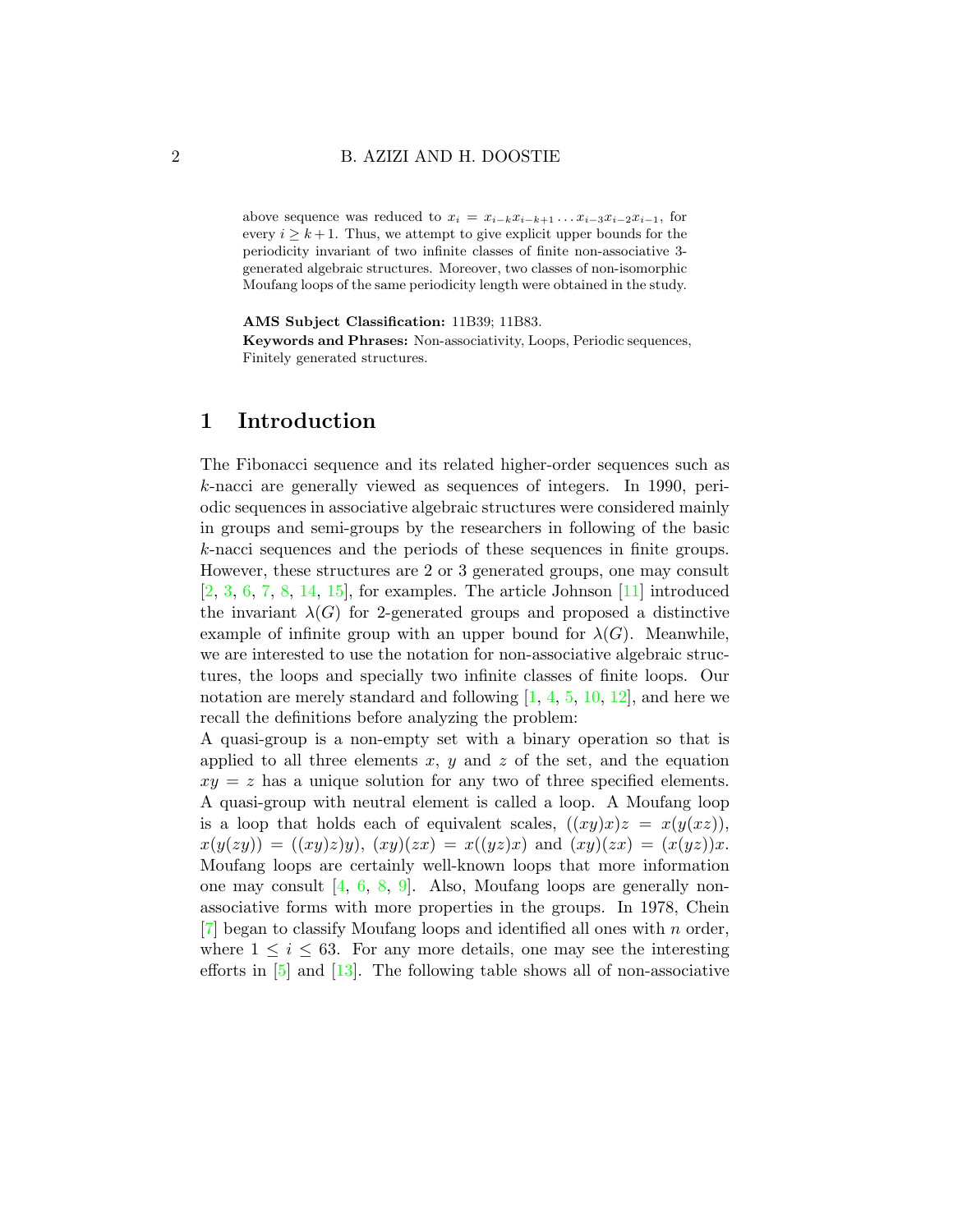Moufang loops with  $n$  order, obviously:

| $\text{n}$   12 16 20 24 28 32 36 40 42 44 48 52 54 56 60 64 81 243 |  |  |  |  |  |  |  |  |  |
|---------------------------------------------------------------------|--|--|--|--|--|--|--|--|--|
| $M(n)$ 1 5 1 5 1 71 4 5 1 1 51 1 2 4 5 4262 5 72                    |  |  |  |  |  |  |  |  |  |

where  $M(n)$  means the number of non-isomorphic Moufang loops with n order. Also, Chein [\[4\]](#page-9-6) introduced a class of Moufang loops  $M(G, 2)$ as follows:

Let G be a finite group of order n and u be a new element  $(u \notin G)$ . The multiplication  $\circ$  on  $G \cup Gu$  is defined by:

$$
\begin{cases}\ng \circ h = gh, & \text{if } g, h \in G, \\
g \circ (hu) = (hg)u, & \text{if } g \in G, hu \in Gu, \\
(gu) \circ h = (gh^{-1})u, & \text{if } gu \in Gu, h \in G, \\
(gu) \circ (hu) = h^{-1}g, & \text{if } gu, hu \in Gu.\n\end{cases}
$$

But, the resulting loop  $M(G, 2) = (G \cup Gu, \circ)$  is a typical Moufang loop. It is obvious that  $M(G, 2)$  will be a non-associative if and only if G is non-abelian. The Moufang loops naturally considered as multiplicative loop of Octonions in algebra and as Moufang Planes in the projective geometry. Also, two Moufang loops  $M(G_1, 2)$  and  $M(G_2, 2)$  of the Chein type are said to be non-isomorphic structure if the groups  $G_1$  and  $G_2$ are non-isomorphic groups. By focusing on non-associative Chein type Moufang loops, for every integer  $n \geq 3$ , we will consider two infinite classes of finite loops, where the group G is  $D_{2n}$ , the dihedral group and is  $Q_{2^n}$ , the generalized quaternion group. Note that in the abovementioned definition, for every 2-generated group  $G$ , the Moufang loops  $M(G, 2)$  of Chein type are all 3-generated.

Our next preliminary definition concerning non-associative structures is:

**Definition 1.1.** Let  $S$  be a finite  $k$ -generated of non-associative algebraic structure and  $k \geq 2$  be a given integer. Then, the positive integer is

$$
\lambda_k(S) = \min\{LEN_A(S) \mid S = \langle A \rangle\},\
$$

where  $\text{LEN}_A(S)$  is the length of period of the sequence

$$
x_i = \begin{cases} a_i, & 1 \le i \le k, \\ x_{i-k}(x_{i-k+1}(\ldots (x_{i-3}(x_{i-2}x_{i-1}))\ldots)), & i > k, \end{cases}
$$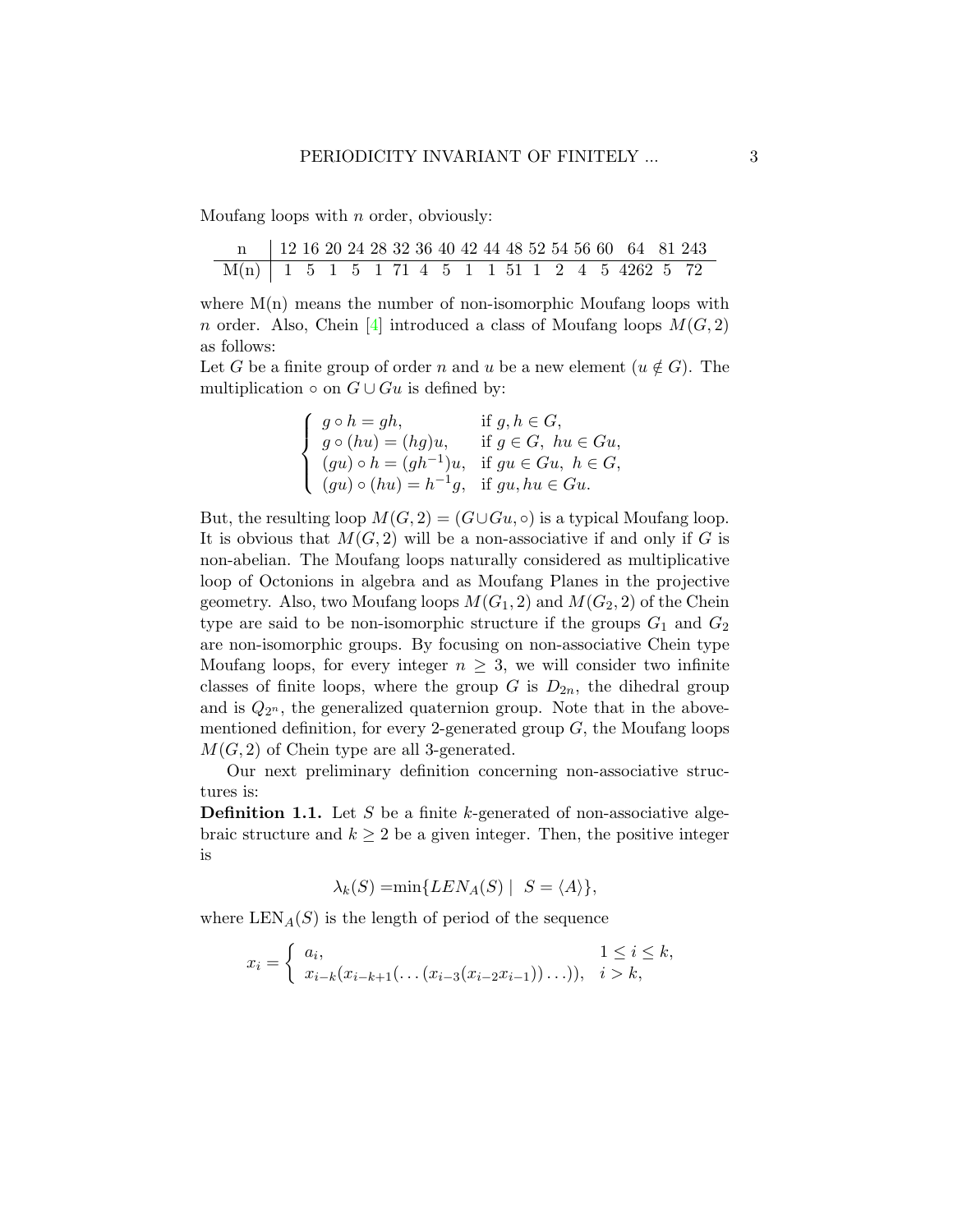of the elements of S, and  $A = \{a_1, \ldots, a_k\}$  is a generating set of S. We call  $\lambda_k(S)$  as the periodicity invariant of S and LEN<sub>A</sub>(S) is called the periodicity length of the given sequence with respect to the generating set A.

# 2 Main results

For a given integer  $n \geq 3$ , by concerning 2-generated non-abelian groups  $D_{2n} = \langle a, b \mid a^n = b^2 = (ab)^2 = 1 \rangle, Q_{2n} = \langle a, b \mid a^{2^{n-1}} = 1, b^2 = 1 \rangle$  $a^{2^{n-2}}$ ,  $(ab)^2 = 1 >$  and the corresponding non-associative finite Moufang loops  $M(D_{2n}, 2)$  and  $M(Q_{2n}, 2)$ , our main results are:

**Proposition 2.1.** Let  $D_{2n} = \langle a, b \rangle$  be a dihedral group, where  $n \geq 3$ . Then, according to the generating set  $A = \{a, b, u\}$ , the periodicity length of the Moufang loop  $M(D_{2n}, 2)$  is equal to:

$$
LEN_A(M(D_{2n}, 2)) = \begin{cases} 2n, & if n is even, \\ 4n, & if n is odd. \end{cases}
$$

**Proposition 2.2.** Let  $Q_{2^n} = \langle a, b \rangle$  be a generalized quaternion group, where  $n \geq 3$ . Then, the periodicity length of the Moufang loop  $M(Q_{2^n}, 2)$ is  $LEN_A(M(Q_{2^n}, 2)) = 2^n$  with respect to the generating set  $A = \{a, b, u\}.$ 

**Corollary 2.3.** For every integer  $n \geq 3$ , the upper bounds of the periodicity invariant of the loops  $M(D_{2n}, 2)$  and  $M(Q_{2n}, 2)$  will be defined as follows:

$$
\lambda(M(D_{2n}, 2)) \le 2n, \quad \text{if } n \text{ is even,}
$$
  

$$
\lambda(M(D_{2n}, 2) \le 4n, \quad \text{if } n \text{ is odd,}
$$
  

$$
\lambda(M(Q_{2n}, 2) \le 2^n, \quad \text{for every } n.
$$

Moreover, for every integer  $k \geq 3$ , the Moufang loops  $M(D_{2\times 2^k}, 2)$  and  $M(Q_{2^{k+1}}, 2)$  are two finite non-isomorphic Moufang loops with a same periodicity length of  $2^{k+1}$ .

### 3 The proofs

On the behaviour of sequences of elements of loops of Chein type, two preliminary results are necessary. In the following lemma, we checked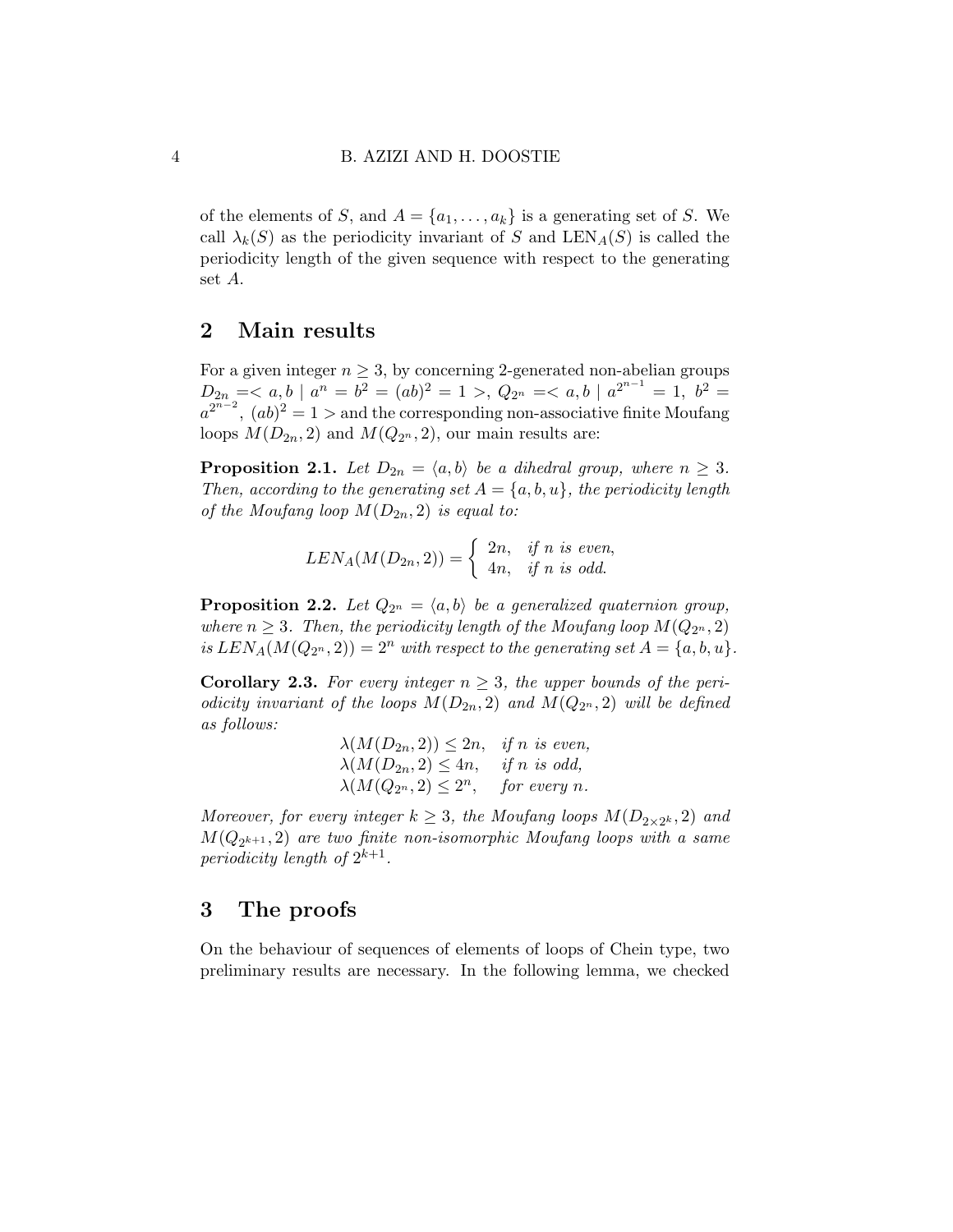the elements of the sequence  $\{x_i\}_{i=1}^{\infty}$  of  $M(G, 2)$ , where  $G = \langle a, b \rangle$  is a finite 2-generated group and the relation  $aba = b$  is hold.

<span id="page-4-0"></span>**Lemma 3.1.** Let  $G = \langle a, b \rangle$  be a 2-generated group satisfying the relation aba = b. Then, the elements of the sequence  ${x_i}_{i=1}^{\infty}$  of 3-generated Moufang loop  $M = M(G, 2)$  meet to the generating set  $A = \{a, b, u\}$ may be presented as:

$$
x_m = \begin{cases} a, & \text{if } m \equiv 1, 5 \pmod{8}, \\ b, & \text{if } m \equiv 2 \pmod{8}, \\ a^{-(\frac{m-3}{2})}u, & \text{if } m \equiv 3 \pmod{8}, \\ a^{-(\frac{m-2}{2})}bu, & \text{if } m \equiv 0, 4 \pmod{8}, \\ b^{-1}, & \text{if } m \equiv 6 \pmod{8}, \\ a^{-(\frac{m-3}{2})}b^2u, & \text{if } m \equiv 7 \pmod{8}. \end{cases}
$$

**Proof.** By definition of periodicity length, it is obvious that  $x_1 = a$ ,  $x_2 = b$  and  $x_3 = u$ . Also, to see the following relations easy in sense:

$$
x_4 = x_1(x_2(x_3)) = a(b(u)) = a(bu) = bau = a^{-1}bu,
$$
  

$$
x_5 = x_2(x_3(x_4)) = b(u(a^{-1}bu)) = b(b^{-1}a) = bb^{-1}a = a.
$$

Let  $m \equiv 1 \pmod{8}$  and suppose that the assertion holds for every integer less than  $m$ . Then, we get

$$
\begin{cases}\n x_{m-3} = b^{-1}, & \text{because of } m-3 \equiv -2 \pmod{8}, \\
 x_{m-2} = a^{-\left(\frac{m-5}{2}\right)} b^2 u, & \text{because of } m-2 \equiv -1 \pmod{8}, \\
 x_{m-1} = a^{-\left(\frac{m-3}{2}\right)} b u, & \text{because of } m-1 \equiv 0 \pmod{8}.\n\end{cases}
$$

Therefore, by considering  $x_m = x_{m-3}(x_{m-2}(x_{m-1}))$ , the result is:

$$
x_m = b^{-1} (a^{-\left(\frac{m-5}{2}\right)} b^2 u (a^{-\left(\frac{m-3}{2}\right)} bu))
$$
  
=  $b^{-1} (b^{-1} a^{\left(\frac{m-3}{2}\right)} a^{-\left(\frac{m-5}{2}\right)}) b^2$   
=  $b^{-2} a^{\left(\frac{m-3-m+5}{2}\right)} b^2$   
= a.

Now, let  $m \equiv 5 \pmod{8}$  and suppose that the assertion holds for every integer less than m. Then, we get

$$
\begin{cases}\n x_{m-3} = b, & \text{because of } m-3 \equiv 2 \pmod{8}, \\
 x_{m-2} = a^{-\left(\frac{m-5}{2}\right)}u, & \text{because of } m-2 \equiv 3 \pmod{8}, \\
 x_{m-1} = a^{-\left(\frac{m-3}{2}\right)}bu, & \text{because of } m-1 \equiv 4 \pmod{8}.\n\end{cases}
$$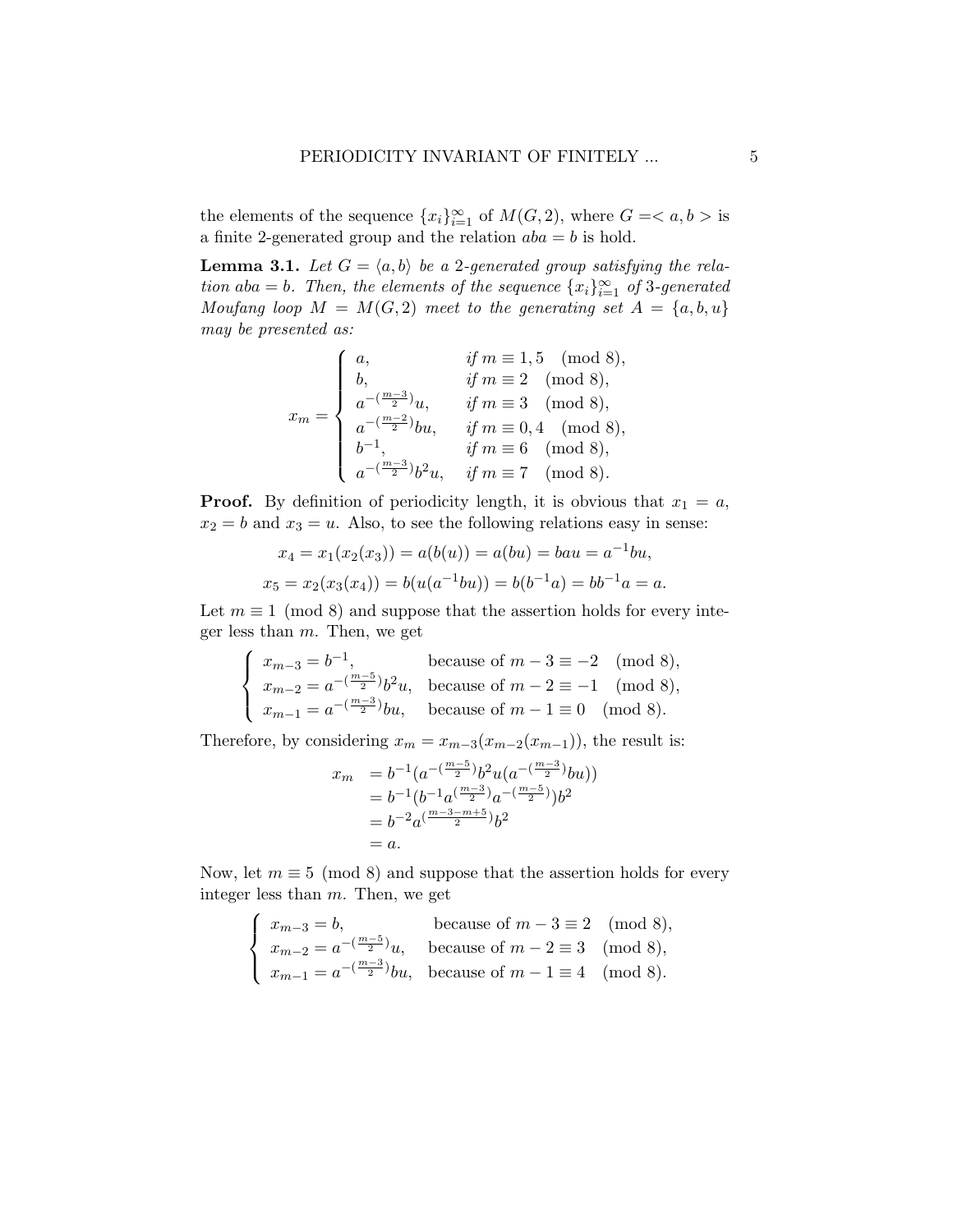So, by considering  $x_m = x_{m-3}(x_{m-2}(x_{m-1}))$ , the result is:

$$
x_m = b(a^{-\left(\frac{m-5}{2}\right)}u(a^{-\left(\frac{m-3}{2}\right)}bu))
$$
  
=  $b(b^{-1}a^{\left(\frac{m-3}{2}\right)}a^{-\left(\frac{m-5}{2}\right)})$   
=  $a^{\left(\frac{m-3-m+5}{2}\right)}$   
=  $a$ .

However, these show the assertion when  $m \equiv 1 \pmod{8}$  and  $m \equiv 5$ (mod 8). Of course, the proofs are similar in other cases.  $\Box$ 

As the result of the Lemma [3.1,](#page-4-0) we will have the following Lemmas:

<span id="page-5-0"></span>**Lemma 3.2.** Let  $D_{2n} = \langle a, b \rangle$  be a dihedral group, where  $n \geq 3$ . The elements of the sequence  $\{x_m\}_1^{\infty}$  is related to the Moufang loop  $M(D_{2n}, 2)$ and meet to the generating set  $A = \{a, b, u\}$ ,  $x_m$  may be obtained by

$$
x_m = \begin{cases} a, & \text{if } m \equiv 1,5 \pmod{8}, \\ b, & \text{if } m \equiv 2,6 \pmod{8}, \\ a^{-(\frac{m-3}{2})}u, & \text{if } m \equiv 3,7 \pmod{8}, \\ a^{-(\frac{m-2}{2})}bu, & \text{if } m \equiv 0,4 \pmod{8}. \end{cases}
$$

**Proof.** By using Lemma [3.1](#page-4-0) the assertion holds when  $m \equiv 0, 1, 2, 3, 4, 5$ (mod 8). In the remainder cases when  $m \equiv 6, 7 \pmod{8}$ , the relation  $b^2 = 1$  is considered for the group  $D_{2n}$ , which yields  $x_m = b = b^{-1}$  and so the proof is complete .  $\square$ 

<span id="page-5-1"></span>**Lemma 3.3.** Let  $Q_{2^n} = \langle a, b \rangle$  be a generalized quaternion group, where  $n \geq 3$ . The elements of the sequence  $\{x_m\}_{1}^{\infty}$  in the Moufang loop  $M(Q_{2^n}, 2)$  and meet to the generating set  $A = \{a, b, u\}$ ,  $x_m$  may be obtained by

$$
x_m = \begin{cases} a, & \text{if } m \equiv 1, 5 \pmod{8}, \\ b, & \text{if } m \equiv 2 \pmod{8}, \\ a^{-(\frac{m-3}{2})}u, & \text{if } m \equiv 3 \pmod{8}, \\ a^{(-\frac{m-2}{2})}bu, & \text{if } m \equiv 0, 4 \pmod{8}, \\ b^3, & \text{if } m \equiv 6 \pmod{8}, \\ a^{-(\frac{m-3}{2})}b^2u, & \text{if } m \equiv 3 \pmod{8}. \end{cases}
$$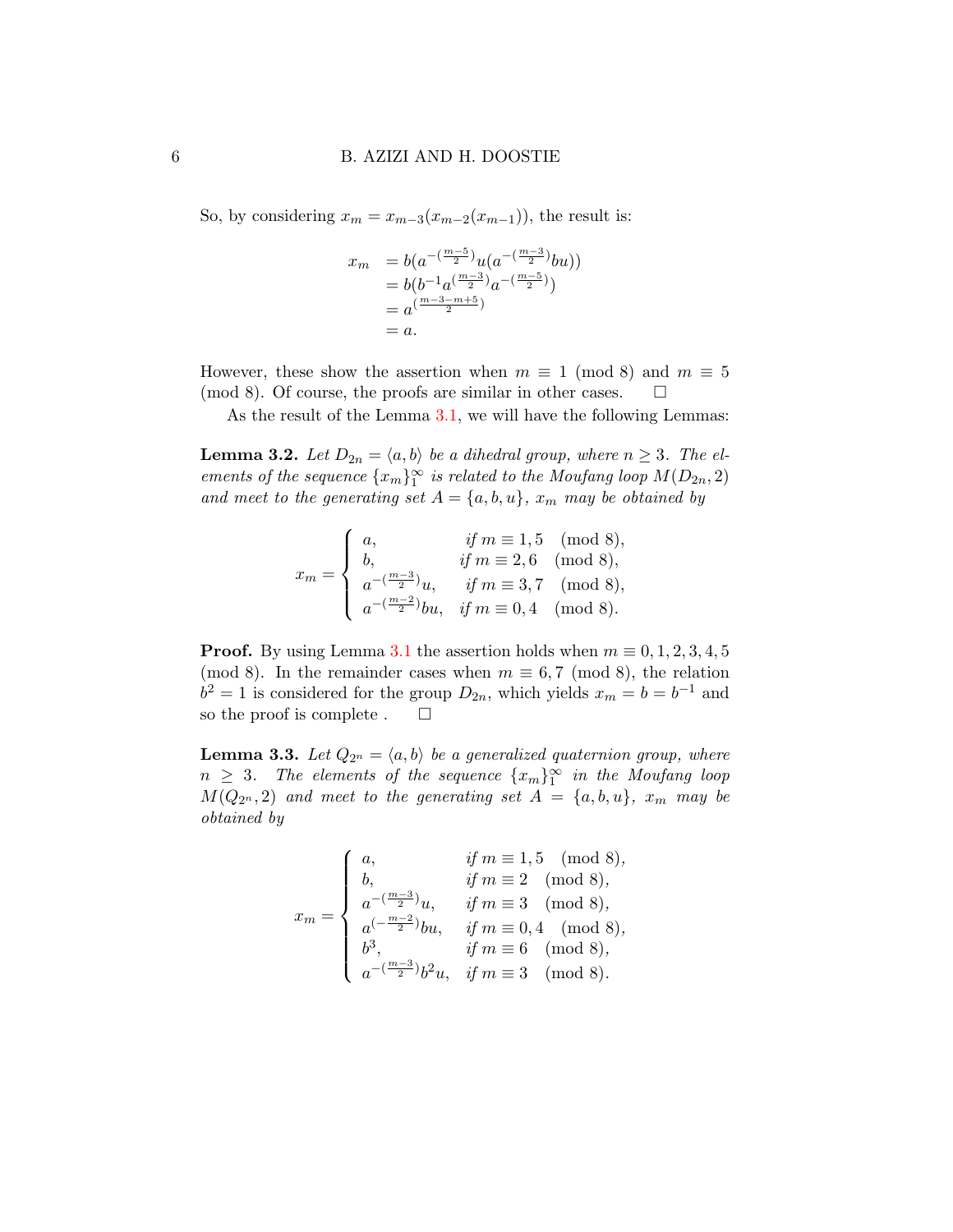**Proof.** Let  $m \equiv 6 \pmod{8}$ . By considering the presentation of  $Q_{2^n}$ and the binary operation in  $M(Q_{2^n}, 2)$ , we get  $x_m = b^{-1} = b^3$ . The proof in other cases are similar to that of Lemma [3.1.](#page-4-0)  $\Box$ 

Now, by using Lemmas [3.2](#page-5-0) and [3.3,](#page-5-1) we can prove main Propositions here.

**Proof.** Proof of Proposition 2.1. By Lemma [3.2,](#page-5-0) the least integer,  $l = LEN_A(M(D_{2n}, 2))$  satisfies all of the conditions  $x_{l+1} = a, x_{l+2} = a$ b,  $x_{l+3} = u$ . If  $l \equiv 1 \pmod{8}$ , then

$$
x_{l+1} = b
$$
,  $x_{l+2} = a^{-\left(\frac{l-1}{2}\right)}u$ ,  $x_{l+3} = a^{-\left(\frac{l}{2}\right)}bu$ .

which yields to the contradiction  $a = b$ . Let  $l \equiv -1 \pmod{8}$ . Then, we have

$$
x_{l+1} = a^{-\left(\frac{l-1}{2}\right)}bu, \quad x_{l+2} = a, \quad x_{l+3} = b.
$$

But we get a same contradiction again in  $a = b$ . For the case  $l \equiv 2$ (mod 8),

$$
x_{l+1} = a^{-(\frac{l-2}{2})}u
$$
,  $x_{l+2} = a^{-(\frac{l}{2})}bu$ ,  $x_{l+3} = a$ .

So, we get a contradiction  $a = u$ , that is an ideal case. For simplicity, we omit the proofs in other cases. Finally, let  $l \equiv 0 \pmod{8}$ . Then,

$$
x_{l+1} = a
$$
,  $x_{l+2} = b$ ,  $x_{l+3} = a^{-(\frac{l}{2})}u$ .

Therefore, the following relation will be given:

$$
a^{-(\frac{l}{2})}u = u.
$$

Subsequently, this yields  $a^{-\left(\frac{l}{2}\right)} = 1$ . So, *n* divides  $-\left(\frac{l}{2}\right)$  $(\frac{l}{2})$ . Since  $l \equiv 0$ (mod 8) so by letting  $l = 8s$ , we have:

$$
s = \begin{cases} \frac{n}{4}, & \text{if } n \text{ is even,} \\ \frac{n}{2}, & \text{if } n \text{ is odd.} \end{cases}
$$

Thus,

$$
l = 8s = \begin{cases} 2n, & \text{if } n \text{ is even,} \\ 4n, & \text{if } n \text{ is odd.} \end{cases}
$$

For even and odd values of n, we consider  $\lambda(M(D_{2n}, 2)) \leq 2n$  and  $\lambda(M(D_{2n}, 2)) \leq 4n$ , respectively.  $\square$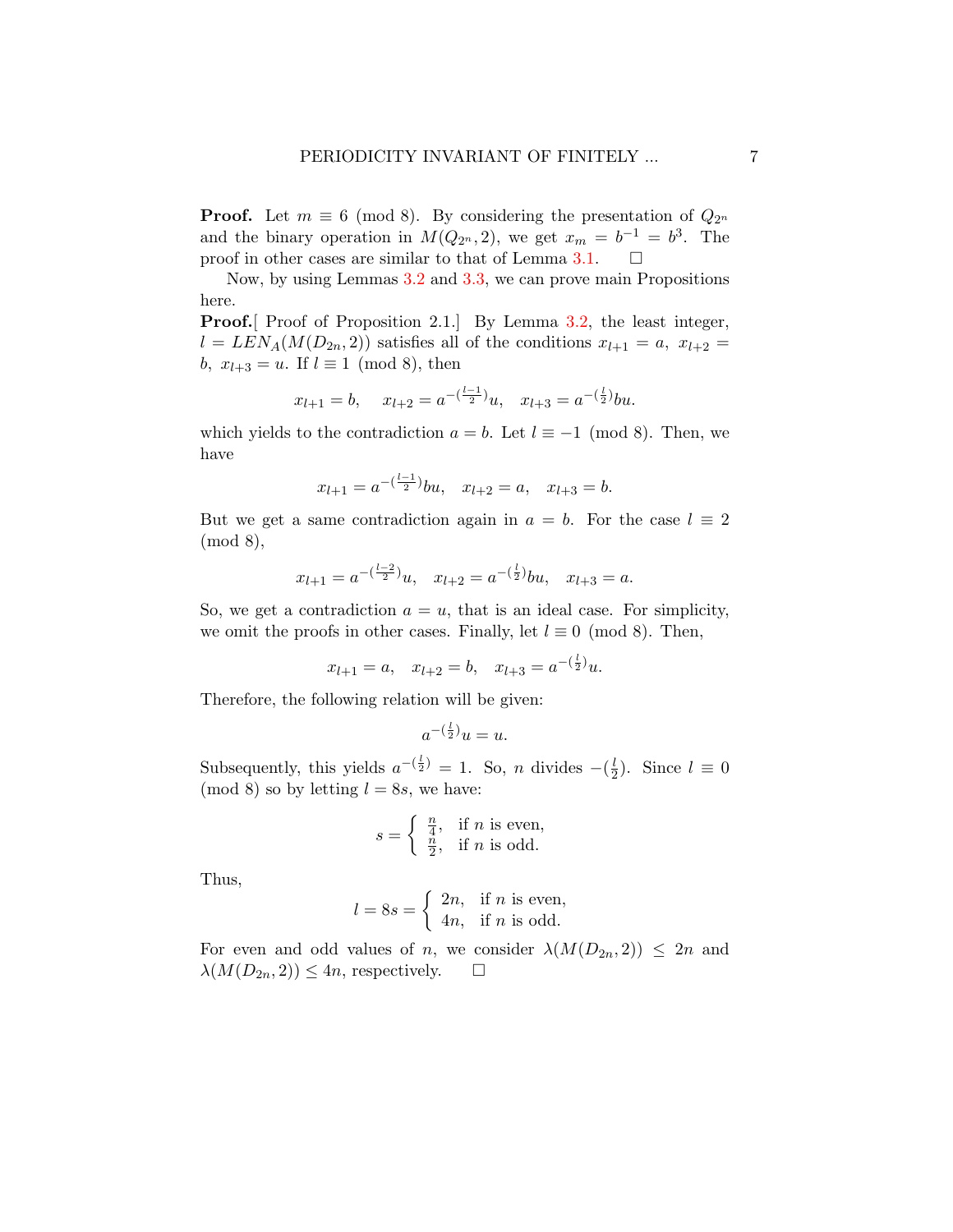**Proof.** Proof of Proposition 2.2. By Lemma [3.3,](#page-5-1) the least integer

$$
l = LEN_A(M(Q_{2^n}, 2))
$$

satisfies all of the conditions  $x_{l+1} = a$ ,  $x_{l+2} = b$ ,  $x_{l+3} = u$ . If  $l \equiv 1$ (mod 8). Then,

$$
x_{l+1} = b
$$
,  $x_{l+2} = a^{-\left(\frac{l-1}{2}\right)}u$ ,  $x_{l+3} = a^{\left(\frac{l+1}{2}\right)}bu$ .

Which it is in a contradiction by  $a = b$ . Let  $l \equiv 2 \pmod{8}$ . Then,

$$
x_{l+1} = a^{-\left(\frac{l-2}{2}\right)}u
$$
,  $x_{l+2} = a^{\left(\frac{l+1}{2}\right)}bu$ ,  $x_{l+3} = a$ .

We again get the contradiction as  $a = au$ . Now let  $l \equiv 3 \pmod{8}$ . Then,

$$
x_{l+1} = a^{\left(\frac{l-1}{2}\right)}bu, \quad x_{l+2} = a, \, x_{l+3} = b^3.
$$

Which yields a contradiction in  $a = b$ . However, the proofs when  $m \equiv$  $-3, -2, -1 \pmod{8}$  are similar. Finally, let  $l \equiv 0 \pmod{8}$ . Then,

$$
x_{l+1} = a
$$
,  $x_{l+2} = b$ ,  $x_{l+3} = a^{-(\frac{l}{2})}u$ .

Consequently,  $x_{l+3} = a^{-(\frac{l}{2})}u = u$  which yields that,

$$
a^{-(\frac{l}{2})}=1.
$$

So,  $2^{n-1}$  divides  $-\left(\frac{l}{2}\right)$  $(\frac{l}{2})$  and

$$
\left(\frac{l}{2}\right) = 2^{n-1}k,
$$

where k is a positive integer. Therefore,  $l = 2 \times 2^{n-1}k = 2^n k$ . So, by definition of l, we have,  $l = 2^n$  and this yields,  $\lambda(M(Q_{2^n}, 2)) \leq 2^n$  $\Box$ **Proof.** Proof of Corollary 2.3. The upper bounds for the periodicity invariants of  $M(D_{2n}, 2)$  and  $M(Q_{2n}, 2)$  are in straightforward results of Propositions [3.1](#page-4-0) and [3.2.](#page-5-0) In other hands, since

$$
LEN_A(M(D_{2\times 2^k}, 2)) = LEN_A(M(Q_{2^{k+1}}, 2)) = 2^{k+1},
$$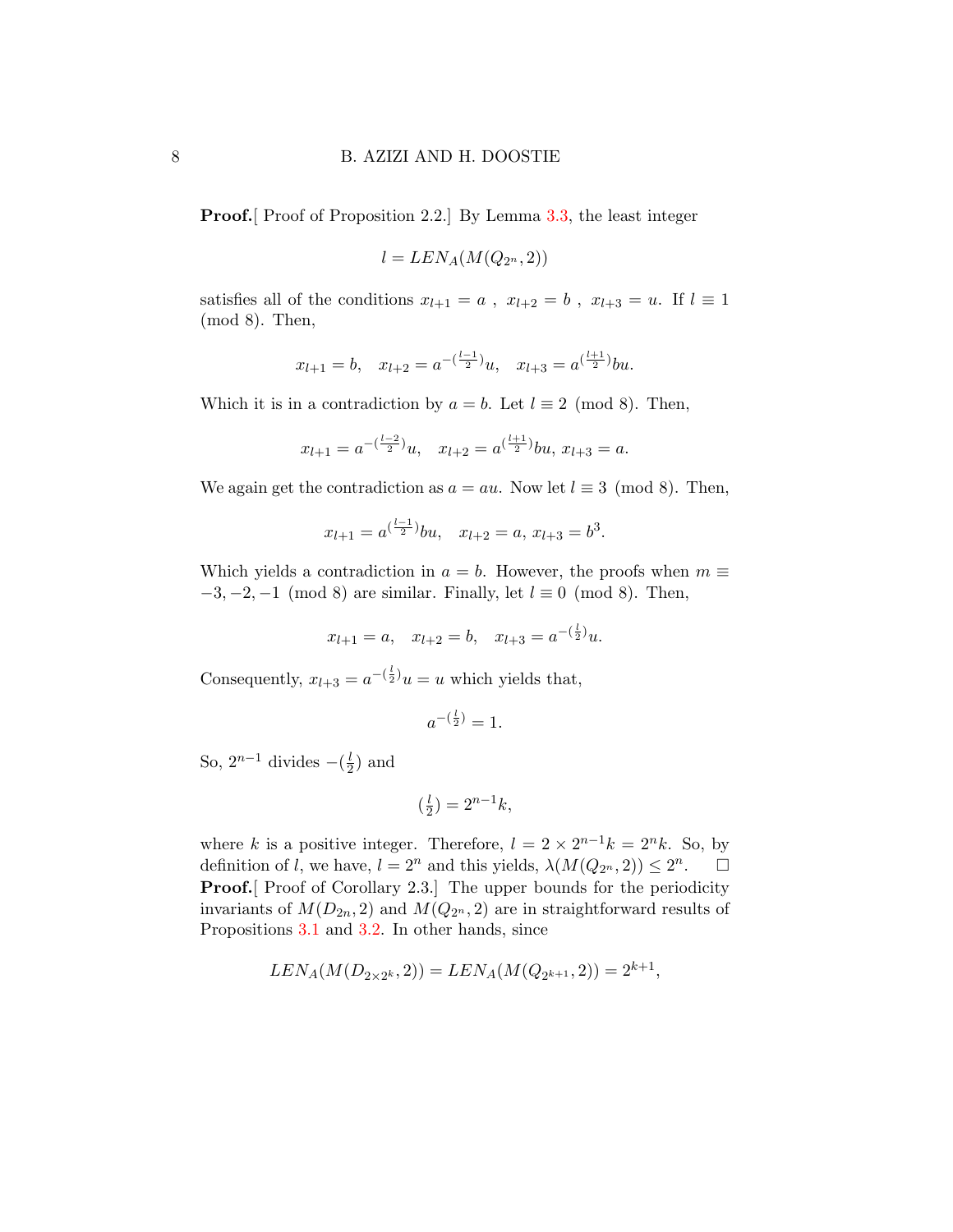the result of these propositions satisfies for every  $k \geq 3$ . So, the Moufang loops are in the same orders but in non-isomorphic structures, since there are  $2^{k+1}+2^k+2$  elements by order 2 in  $M(D_{2\times 2^k}, 2)$  just against  $2^{k+1}+2$ elements by order 2 in  $M(Q_{2^{k+1}}, 2)$ .  $\square$ 

At the end of this study, verifying the equation  $|M| = \lambda(M)$  for possible Moufang loops M was considered in the periodicity invariant of finitely generated algebraic structures.

According to [\[4,](#page-9-6) [5,](#page-9-7) [10,](#page-9-8) [13\]](#page-9-11) and all of the loops with an order less than 65 and loops with orders 81 and 243 as well as only known finite nonassociative Moufang loops, we could get into the following table for seven 3-generated loops. Indeed, by performing a procedure in Gap [\[9\]](#page-9-10), we examined all the generating sets for each loop. In this table  $M(k, i)$ denotes the Moufang loop in order  $k$  and  $i$  is the version of the loop in order k, as same as findings in  $[4, 5]$  $[4, 5]$  $[4, 5]$ .

| The Moufang loop $M$ | $\lambda(M)$ |
|----------------------|--------------|
| M(24, 4)             | 24           |
| M(40, 2)             | 40           |
| M(40,3)              | 40           |
| M(40, 4)             | 40           |
| M(44,1)              | 44           |
| M(48, 17)            | 48           |
| M(56, 3)             | 56           |

### Acknowledgements

The authors would like to thank the referees for a very careful reading of the paper and complete comments and useful suggestions, which improved considerably the presentations of this paper.

### References

<span id="page-8-0"></span>[1] K. Ahmadidelir, On the non-commuting graph in finite Moufang loops, J. Algebra Appl, 16 (11) (2018), 1-22.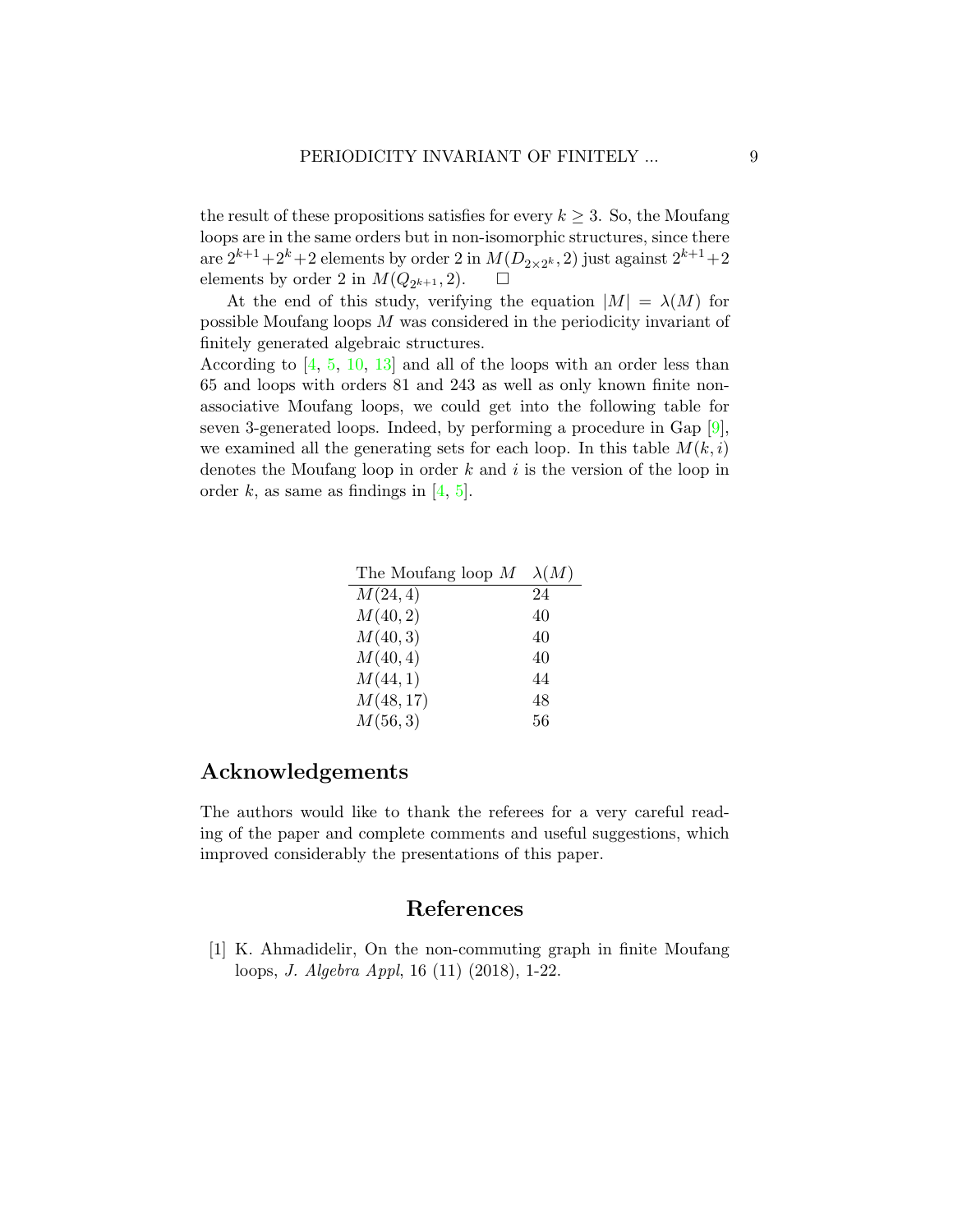- <span id="page-9-0"></span>[2] C.M. Campbell, H. Doostie, and E.F. Robertson, Fibonacci lengh of generating pairs in groups, in: Applications of Fibonacci Numbers, Kluwer Academic Publishers, Dordrecht, the Netherlands, 3 (1990), 27-35.
- <span id="page-9-1"></span>[3] C.M. Campbell, H. Doostie, and E.F. Robertson, Fibonacci lengh, for certain metacyclic groups, Algebra Colloq, 11 (2) (2004), 215- 229.
- <span id="page-9-6"></span>[4] O. Chein, Moufang loops of small order, I, Trans. Amer. Math. Soc. 188 (1974), 31-51.
- <span id="page-9-7"></span>[5] O. Chein, Moufang loops of small order, Mem. Amer. Math. Soc, 13 (197) (1978), 1-131.
- <span id="page-9-2"></span>[6] O. Deveci and E. Karamduman, k-nacci sequences in miller's generalization of polyhedral groups,Iran. J. Sci. Technol. Trans. A Sci, 34 (2010), 275-283.
- <span id="page-9-3"></span>[7] H. Doostie and C.M. Campbell, Fibonacci lengh of automorphism groups involving the Tribonacci numbers, Vietnam J. Math, 28 (2000), 57-65.
- <span id="page-9-4"></span>[8] H. Doostie, and M. Maghasedi, Fibonacci lengh of direct product of groups, Vietnam J. Math, 33 (2) (2005), 189-197.
- <span id="page-9-10"></span>[9] Gap group, Gap-Algorithms and Programming, Aachen, St. Andrews Version 4.7.4 (2014), (http://www.gap-system.org).
- <span id="page-9-8"></span>[10] E.G. Goodaire, S. May and M. Raman, The Moufang loops of order less than 64, Nova Science Publishers, (1999).
- <span id="page-9-5"></span>[11] D.L. Johnson, Fibonacci sequences in groups, Irish Math. Soc. Bull, 56 (2005), 81-85.
- <span id="page-9-9"></span>[12] S.W. Knox, Fibonacci sequences in finite groups, The Fibonacci Quart, 30 (1992), 116-120.
- <span id="page-9-11"></span>[13] G.P. Naghy and P. Vojtěchovský, The Moufang loops of order 64 and 81, J. Symb. Comput, 42 (9) (2007), 871-883.